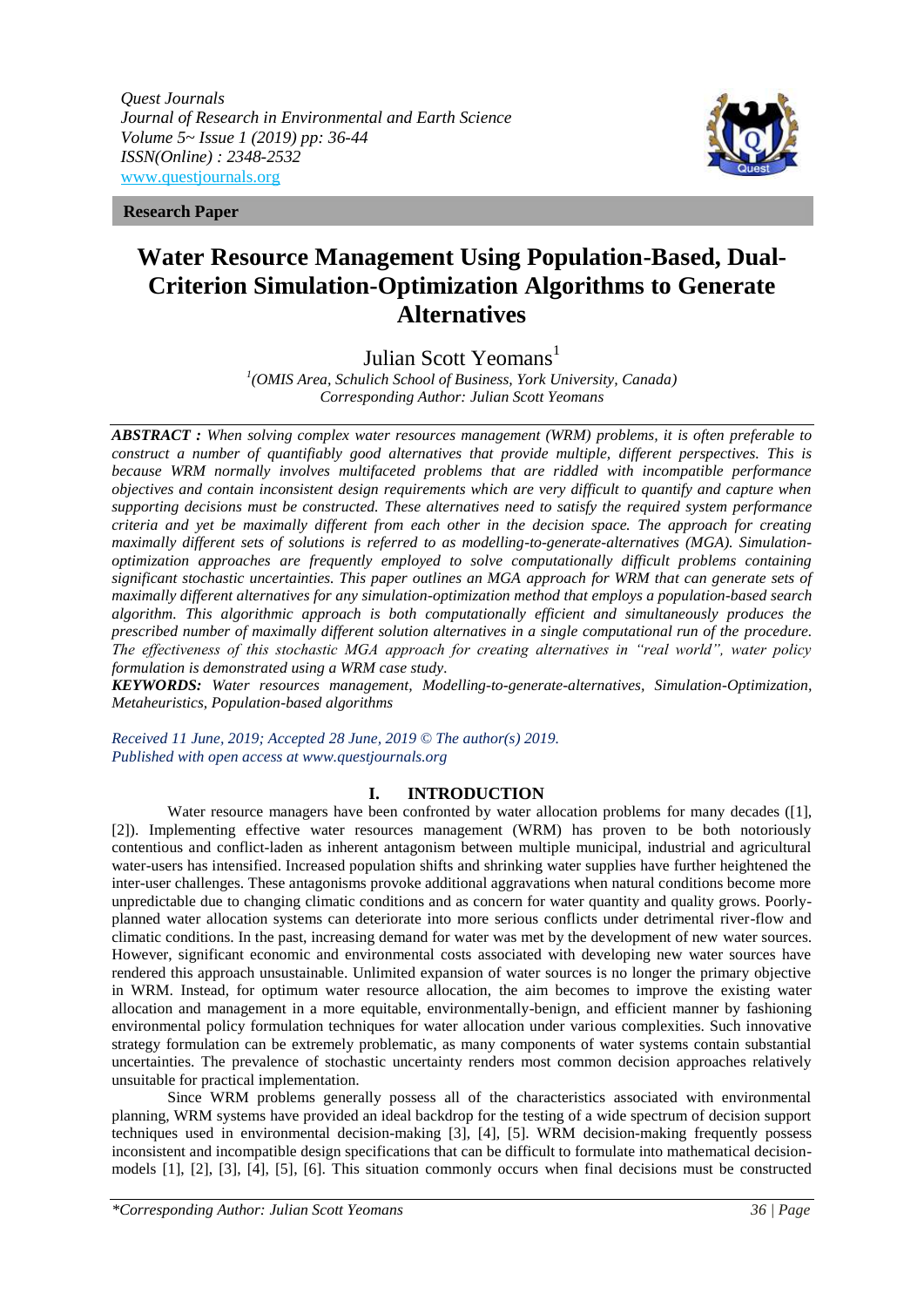based not only upon clearly articulated specifications, but also upon environmental, political and socioeconomic objectives that are either fundamentally subjective or not clearly articulated [7], [8], [9], [10]. Although "optimal" solutions can be determined for the mathematical models, whether these can be considered the best solution to the "real" problem remains somewhat questionable. Moreover, in public policy formulation, it may never be possible to explicitly convey many of the subjective considerations because there are numerous competing, adversarial stakeholder groups holding diametrically opposed perspectives. Therefore, many of the subjective aspects remain unknown, unquantified and unmodelled in the construction of any corresponding decision models. WRM policy formulation can prove even more complicated when the various system components also contain considerable stochastic uncertainties [10]. Consequently, WRM policy determination proves to be an extremely challenging and complicated undertaking [10], [11].

Within WRM decision-making, there are routinely many stakeholder groups holding completely incongruent standpoints, essentially dictating that policy-makers need to construct decision frameworks that can somehow simultaneously reflect numerous irreconcilable points of view. Under such circumstances, it is often more desirable to construct a small number of distinct alternatives that provide dissimilar viewpoints for the particular problem [3], [7]. These dissimilar solutions should be close-to-optimal with respect to the specified objective(s), but be maximally different from each other within the decision domain. Numerous approaches collectively referred to as modelling-to-generate-alternatives (MGA) have been created to address this multisolution requirement [6], [7], [8]. The principal motivation behind MGA is the production of a set of alternatives that are "good" with respect to the specified objective(s), but are fundamentally dissimilar from each other in the decision space. Decision-makers then need to perform a subsequent evaluation of this set of alternatives to determine which specific alternative(s) most closely satisfy their specific goals. Consequently, MGA approaches are classified as decision support methods rather than as solution creation processes as assumed in explicit optimization.

Early MGA algorithms employed direct, incremental approaches for constructing their alternatives by iteratively re-running their procedures whenever new solutions needed to be generated [6], [7], [8], [9], [10]. These iterative approaches replicated the seminal MGA technique of Brill et al. [8] where, once the initial mathematical formulation has been optimized, all supplementary alternatives are produced one-at-a-time. Therefore, these approaches all employed n+1 iterations of their respective algorithms – firstly to optimize the original problem, then to construct each of the n subsequent alternatives [7], [11], [12], [13], [14], [15], [16], [17], [18].

In this paper, it is demonstrated how a set of maximally different solution alternatives can be generated by extending several earlier MGA techniques to stochastic optimization ([12], [13], [14], [15], [16], [17], [18]). The stochastic algorithm provides an MGA process that can be accomplished by any population-based mechanism. This algorithm advances earlier concurrent procedures ([13], [15], [16], [17], [18]) by permitting the simultaneous generation of n distinct alternatives in a single computational run. Specifically, to generate n maximally different alternatives, the algorithm runs exactly the same number of times that a function optimization procedure needs to run (i.e. once) irrespective of the value of n [19], [20], [21], [22], [23]. A dualcriterion, max-sum, max-min objective is employed that combines a novel data structure into the simultaneous solution approach to create an effective MGA approach. The max-sum portion of the objective endeavours to produce a maximum distance between solutions by ensuring that the total deviation between all of the variables in all of the alternatives is large. It does not preclude, however, the possibility of relatively small (or zero) deviations occurring between some of the individual variables in certain solutions. In contrast, the max-min objective seeks a maximum distance between every variable over all solutions. By considering both objectives simultaneously, the alternatives created will be as far apart as possible for all variables in general and the closest distance in the worst case between any solutions will never be less than the value obtained for the max-min objective. Furthermore, the dual-objective stochastic MGA algorithm employs a data structure that permits simultaneous alternatives to be constructed in a very computationally effective way. This data structure facilitates the above-mentioned solution generalization to all population-based methods. Consequently, this stochastic MGA algorithmic approach proves to be extremely computationally efficient. The effectiveness of this method for WRM purposes is demonstrated using a case study taken from [24] and [25].

## **II. MODELLING TO GENERATE ALTERNATIVES**

Mathematical optimization has focused almost entirely on constructing single optimal solutions to single-objective problems or determining sets of noninferior solutions for multi-objective formulations [2], [5], [8]. While such approaches may create solutions to the mathematical models, whether these outputs are the best solutions to the "real" problems remains can be debatable [1], [2], [6], [8]. Within most "real world" decisionmaking environments, there are countless system requirements and objectives that will never be explicitly apparent or included in the model formulation stage [1], [5]. Furthermore, most subjective aspects remain unavoidably unmodelled and unquantified in the constructed decision models. This regularly occurs where final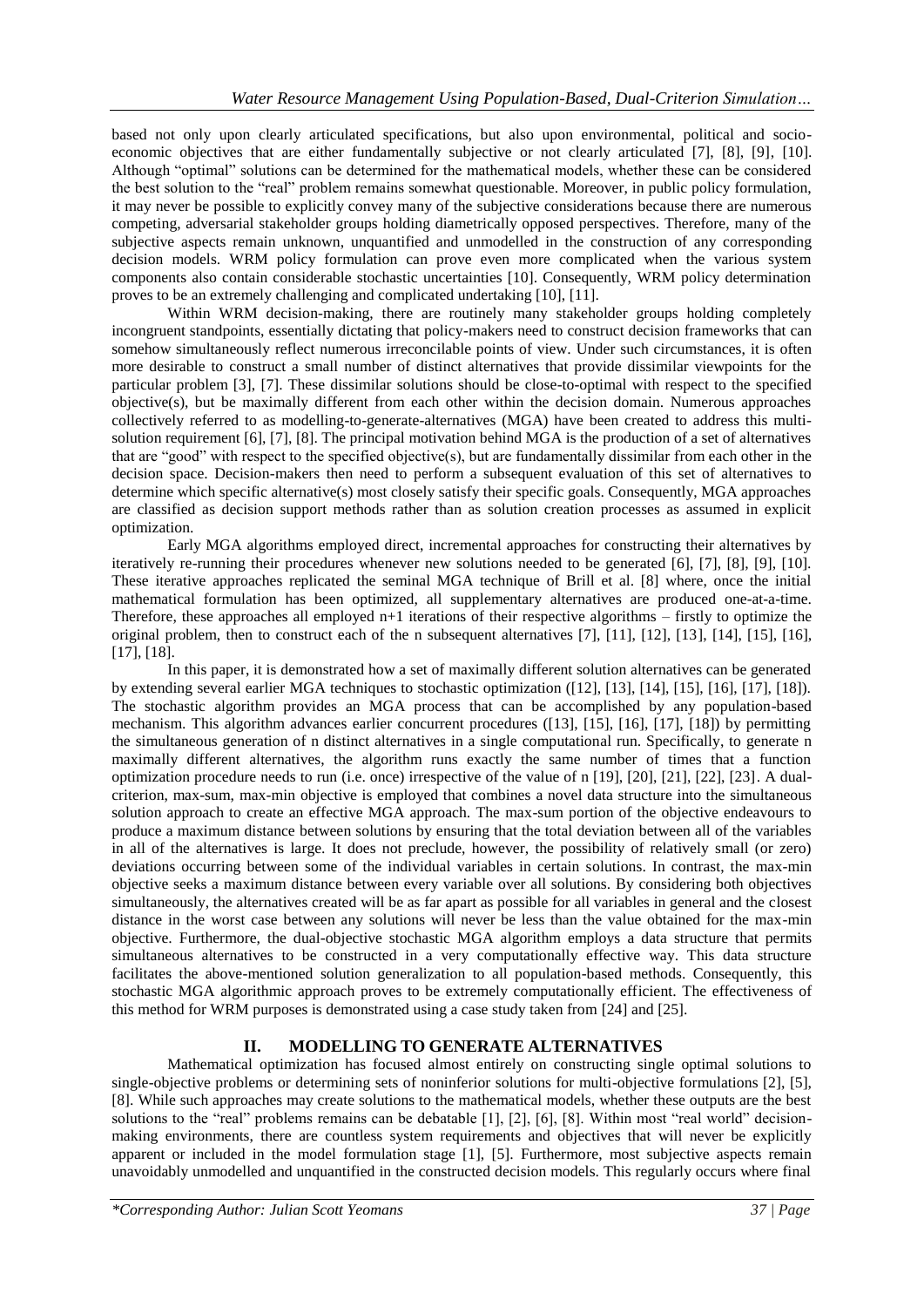decisions are constructed based not only on modelled objectives, but also on more subjective stakeholder goals and socio-political-economic preferences [7]. Several incongruent modelling dualities are discussed in [6], [8], [9], and [10].

When unmodelled objectives and unquantified issues exist, non-traditional methods are required for searching the decision region not only for noninferior sets of solutions, but also for alternatives that are evidently sub-optimal to the modelled problem. Namely, any search for alternatives to problems known or suspected to contain unmodelled components must concentrate not only on a non-inferior set of solutions, but also necessarily on an explicit exploration of the problem's inferior solution space.

To demonstrate the implications of unmodelled objectives in a decision search, assume that an optimal solution for a maximization problem is **X**\* with objective value Z1\* [26]. Suppose a second, unquantified, maximization objective Z2 exists that represents some "politically acceptable" factor. Assume that the solution, **X a** , belonging to the 2-objective noninferior set, exists that corresponds to a best compromise solution if both objectives could have been simultaneously considered. Although **X <sup>a</sup>** would be considered as the best solution to

the real problem, in the actual mathematical model it would appear inferior to solution  $X^*$ , since  $Z1^* \leq Z1^*$ . Therefore, when unquantified components are included in the decision-making process, inferior decisions to the mathematically modelled problem could be optimal to the underlying "real" problem. Thus, when unquantified issues and unmodelled objectives could exist, alternative solution procedures are required to not only explore the decision domain for noninferior solutions to the modelled problem, but also to concurrently search the decision domain for inferior solutions. Population-based algorithms permit concurrent searches throughout a decision space and prove to be particularly proficient solution methods.

The objective of MGA is to construct a viable set of alternatives that are quantifiably good with respect to all modelled objectives, yet are as different as possible from each other within the solution space. By accomplishing this requirement, the resulting set of alternatives is able to provide truly different perspectives that perform similarly with respect to the known modelled objective(s) yet very differently with respect to various potentially unmodelled aspects. By creating these good-but-different solutions, the decision-makers are able to explore potentially desirable qualities within the alternatives that might be able to satisfy the unmodelled objectives to varying degrees of stakeholder acceptability.

To motivate the MGA process, it is necessary to more formally characterize the mathematical definition of its goals [6], [7]. Assume that the optimal solution to an original mathematical model is **X\*** with corresponding objective value  $\mathbf{Z}^* = F(\mathbf{X}^*)$ . The resultant difference model can then be solved to produce an alternative solution, **X**, that is maximally different from **X**\*:

Maximize  $\Delta$  (**X**, **X**\*) = Min | X<sub>i</sub> - X<sub>i</sub>\* | (1) Subject to:  $\in$  D (2)  $|F(X) - Z^*| \leq$  $(3)$ 

where  $\Delta$  represents an appropriate difference function (shown in (1) as an absolute difference) and T is a tolerance target relative to the original optimal objective value  $\mathbb{Z}^*$ . T is a user-specified limit that determines what proportion of the inferior region needs to be explored for acceptable alternatives. This difference function concept can be extended into a difference measure between any set of alternatives by replacing  $X^*$  in the objective of the maximal difference model and calculating the overall minimum absolute difference (or some other function) of the pairwise comparisons between corresponding variables in each pair of alternatives – subject to the condition that each alternative is feasible and falls within the specified tolerance constraint.

The population-based MGA procedure to be introduced is designed to generate a pre-determined small number of close-to-optimal, but maximally different alternatives, by adjusting the value of T and solving the corresponding maximal difference problem instance by exploiting the population structure of the algorithm. The survival of solutions depends upon how well the solutions perform with respect to the problem's originally modelled objective(s) and simultaneously by how far away they are from all of the other alternatives generated in the decision space.

### **III. SIMULATION-OPTIMIZATION FOR STOCHASTIC OPTIMIZATION**

Finding optimal solutions to large stochastic problems proves complicated when numerous system uncertainties must be directly incorporated into the solution procedures ([26], [27], [28], [29]). Simulation-Optimization (SO) is a broadly defined family of stochastic solution approaches that combines simulation with an underlying optimization component for optimization [26]. In SO, all unknown objective functions, constraints, and parameters are replaced by simulation models in which the decision variables provide the settings under which simulation is performed.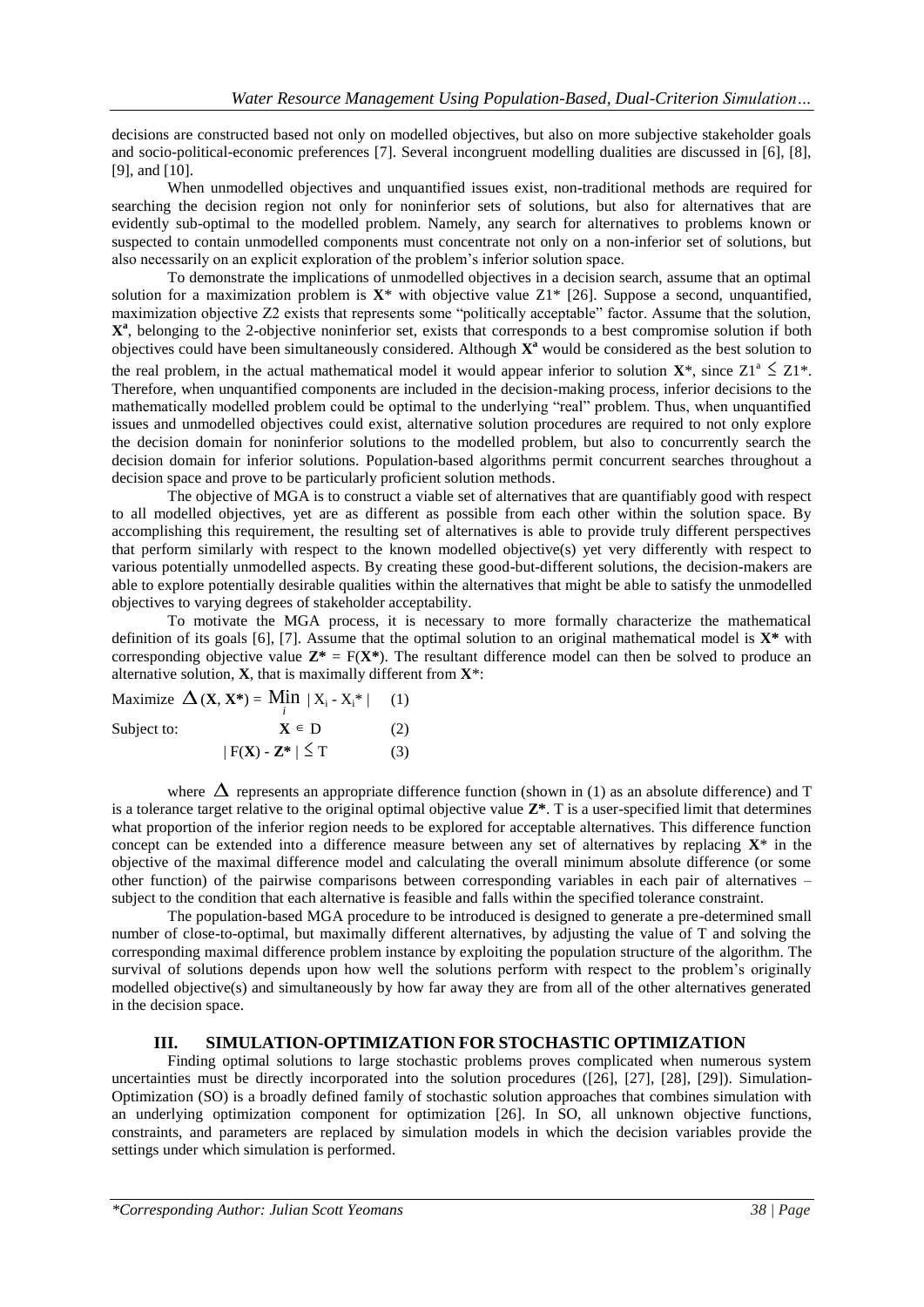The general steps of SO can be summarized in the following fashion  $(27)$ ,  $[30]$ ). Suppose the mathematical model of the optimization problem contains n decision variables, *Xi* , represented in the vector **X**  $=[X_1, X_2, ..., X_n]$ . If the objective function is expressed by F and the feasible region is designated by D, then the mathematical programming problem is to optimize  $F(X)$  subject to  $X \in D$ . When stochastic conditions exist, values for the objective and constraints can be determined by simulation. Any solution comparison between two different solutions **X1** and **X2** requires the evaluation of some statistic of F modelled with **X1** compared to the same statistic modelled with **X2** ([26], [31]). These statistics are calculated by simulation, in which each **X** provides the decision variable settings employed in the simulation. While simulation provides a means for comparing results, it does not provide the mechanism for determining optimal solutions to problems. Hence, simulation cannot be used independently for stochastic optimization.

Since all measures of system performance in SO are stochastic, every potential solution, **X**, must be calculated through simulation. Because simulation is computationally intensive, an optimization algorithm is employed to guide the search for solutions through the problem's feasible domain in as few simulation runs as possible ([28], [31]). As stochastic system problems frequently contain numerous potential solutions, the quality of the final solution could be highly variable unless an extensive search has been performed throughout the entire feasible region. A stochastic SO approach contains two alternating computational phases; (i) an "evolutionary" module directed by some optimization (frequently a metaheuristic) method and (ii) a simulation module ([32]). Because of the stochastic components, all performance measures are necessarily statistics calculated from the responses generated in the simulation module. The quality of each solution is found by having its performance criterion, F, evaluated in the simulation module. After simulating each candidate solution, their respective objective values are returned to the evolutionary module to be utilized in the creation of ensuing candidate solutions. Thus, the evolutionary module aims to advance the system toward improved solutions in subsequent generations and ensures that the solution search does not become trapped in some local optima. After generating new candidate solutions in the evolutionary module, the new solution set is returned to the simulation module for comparative evaluation. This alternating, two-phase search process terminates when an appropriately stable system state (i.e. an optimal solution) has been attained. The optimal solution produced by the procedure is the single best solution found throughout the course of the entire search process ([32]).

Population-based algorithms are conducive to SO searches because the complete set of candidate solutions maintained in their populations permit searches to be undertaken throughout multiple sections of the feasible region, concurrently. For population-based optimization methods, the evolutionary phase evaluates the entire current population of solutions during each generation of the search and evolves from a current population to a subsequent one. A primary characteristic of population-based procedures is that better solutions in a current population possess a greater likelihood for survival and progression into the subsequent population.

It has been shown that SO can be used as a very computationally intensive, stochastic MGA technique ([31], [33]). However, because of the very long computational runs, several approaches to accelerate the search times and solution quality of SO have been examined subsequently [30]. The next section provides an MGA algorithm that incorporates stochastic uncertainty using SO to much more efficiently generate sets of maximally different solution alternatives.

#### **IV. POPULATION-BASED DUAL-CRITERION MGA COMPUTATIONAL ALGORITHM**

In this section, a data structure is employed that enables a dual-criterion MGA solution approach via any population-based algorithm [34], [35], [36]. Suppose that it is desired to produce P alternatives that each possess n decision variables and that the population algorithm is to possess K solutions in total. That is, each solution contains one possible set of P maximally different alternatives. Let  $Y_k$ ,  $k = 1,..., K$ , represent the  $k^{\text{th}}$ solution which consists of one complete set of P different alternatives. Specifically, if  $\mathbf{X}_{kp}$  corresponds to the p<sup>th</sup> alternative,  $p = 1, \ldots, P$ , of solution  $\hat{k}$ ,  $k = 1, \ldots, K$ , then  $Y_k$  can be represented as

 $Y_k = [X_{k1}, X_{k2}, \ldots, X_{kP}]$ . (4)

If  $X_{kjq}$ ,  $q = 1,..., n$ , is the  $q^{th}$  variable in the j<sup>th</sup> alternative of solution k, then

$$
\mathbf{X}_{kj} = (X_{kj1}, X_{kj2}, \dots, X_{kjn}).
$$
 (5)

Consequently, the entire population, **Y**, consisting of K different sets of P alternatives can be expressed in vectorized form as,

 $Y' = [Y_1, Y_2, \dots, Y_K].$  (6)

The following population-based MGA method produces a pre-determined number of close-to-optimal, but maximally different alternatives, by modifying the value of the bound T in the maximal difference model and using any population-based method to solve the corresponding, maximal difference problem. The dualcriterion MGA algorithm that follows constructs a pre-determined number of maximally different, near-optimal alternatives, by modifying the bound value T in the maximal difference model and using any population-based technique to solve the corresponding maximal difference problem. Each solution in the population comprises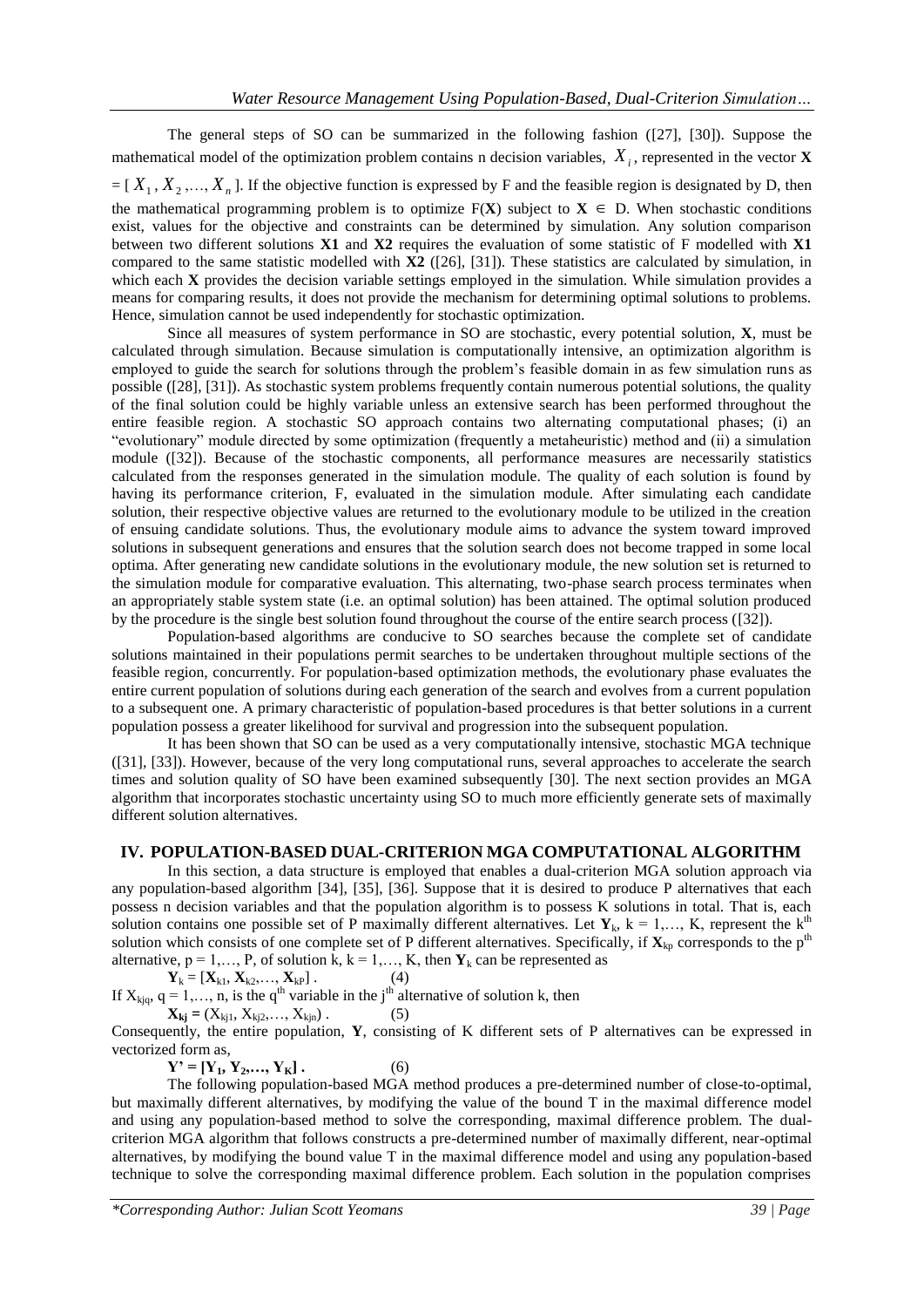one set of p different alternatives. By exploiting the co-evolutionary aspects of the algorithm, the algorithm evolves each solution toward sets of dissimilar local optima within the solution domain. In this processing, each solution alternative mutually experiences the search steps of the algorithm. Solution survival depends upon both how well the solutions perform with respect to the modelled objective(s) and by how far apart they are from every other alternative in the decision space.

A straightforward process for generating alternatives solves the maximum difference model iteratively by incrementally updating the target T whenever a new alternative needs to be produced and then re-solving the resulting model [34]. This iterative approach parallels the seminal Hop, Skip, and Jump (HSJ) MGA algorithm [8] in which the alternatives are created one-by-one through an incremental adjustment of the target constraint. While this approach is straightforward, it entails a repetitive execution of the optimization algorithm [7], [12], [13]. To improve upon the stepwise HSJ approach, a concurrent MGA technique was subsequently designed based upon co-evolution ([13], [15], [17]). In a co-evolutionary approach, pre-specified stratified subpopulation ranges within an algorithm's overall population are established that collectively evolve the search toward the specified number of maximally different alternatives. Each desired solution alternative is represented by each respective subpopulation and each subpopulation undergoes the common processing operations of the procedure. The survival of solutions in each subpopulation depends simultaneously upon how well the solutions perform with respect to the modelled objective(s) and by how far away they are from all of the other alternatives. Consequently, the evolution of solutions in each subpopulation toward local optima is directly influenced by those solutions contained in all of the other subpopulations, which forces the concurrent coevolution of each subpopulation towards good but maximally distant regions within the decision space according to the maximal difference model [7]. Co-evolution is also much more efficient than a sequential HSJstyle approach in that it exploits the inherent population-based searches to concurrently generate the entire set of maximally different solutions using only a single population [12], [17].

While concurrent approaches can exploit population-based algorithms, co-evolution can only occur within each of the stratified subpopulations. Consequently, the maximal differences between solutions in different subpopulations can only be based upon aggregate subpopulation measures. Conversely, in the following simultaneous MGA algorithm, each solution in the population contains exactly one entire set of alternatives and the maximal difference is calculated only for that particular solution (i.e. the specific alternative set contained within that solution in the population). Hence, by the evolutionary nature of the population-based search procedure, in the subsequent approach, the maximal difference is simultaneously calculated for the specific set of alternatives considered within each specific solution – and the need for concurrent subpopulation aggregation measures is avoided.

Using the data structure terminology, the steps for the dual-criterion MGA algorithm are as follows ([14], [19], [20], [21], [22], [23], [34], [35], [36]). It should be readily apparent that the stratification approach employed by this method can be easily modified for any population-based algorithm.

Initialization Step. Solve the original optimization problem to find its optimal solution, **X\***. Based upon the objective value F(**X\***), establish P target values. P represents the desired number of maximally different alternatives to be generated within prescribed target deviations from the **X\***. Note: The value for P has to have been set a priori by the decision-maker.

Without loss of generality, it is possible to forego this step and to use the algorithm to find **X\*** as part of its solution processing in the subsequent steps. However, this significantly increases the number of iterations of the computational procedure and the initial stages of the processing become devoted to finding **X\*** while the other elements of each population solution are retained as essentially "computational overhead".

Step 1. Create an initial population of size K where each solution contains P equally-sized partitions. The partition size corresponds to the number of decision variables in the original optimization problem.  $\mathbf{X}_{\mathbf{k}p}$ represents the p<sup>th</sup> alternative,  $p = 1,...,P$ , in solution  $Y_k$ ,  $k = 1,...,K$ .

Step 2. In each of the K solutions, evaluate each  $X_{kp}$ ,  $p = 1,...,P$ , using the simulation module with respect to the modelled objective. Alternatives meeting their target constraint and all other problem constraints are designated as feasible, while all other alternatives are designated as infeasible. A solution can only be designated as feasible if all of the alternatives contained within it are feasible.

Step 3. Apply an appropriate elitism operator to each solution to rank order the best individuals in the population. The best solution is the feasible solution containing the most distant set of alternatives in the decision space (the distance measures are defined in Step 5).

Note: Because the best solution to date is always retained in the population throughout each iteration, at least one solution will always be feasible. A feasible solution for the first step can always consists of P repetitions of **X\***.

Step 4. Stop the algorithm if the termination criteria (such as maximum number of iterations or some measure of solution convergence) are met. Otherwise, proceed to Step 5.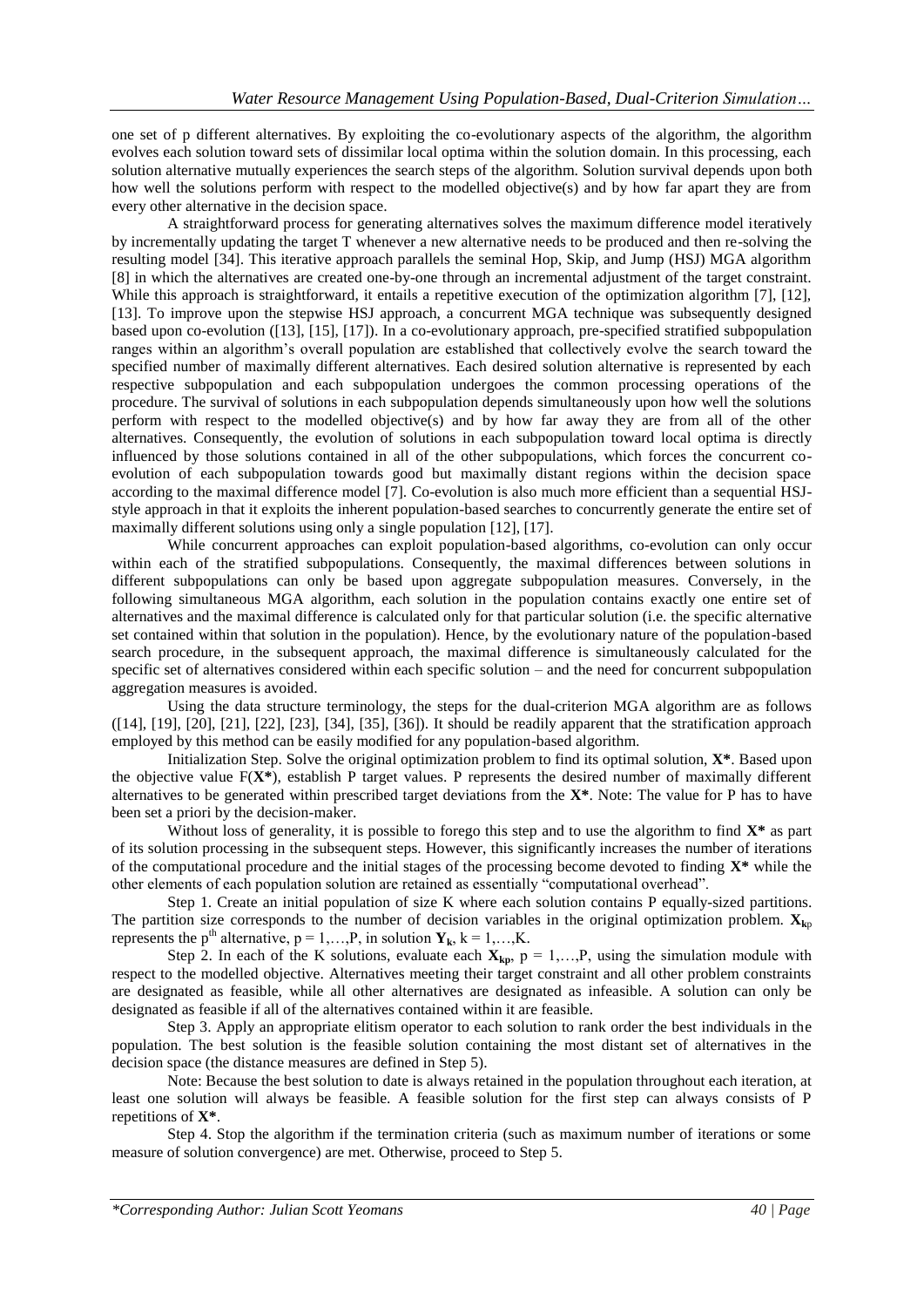Step 5. For each solution  $Y_k$ ,  $k = 1,..., K$ , calculate  $D^1_k$  and  $D^2_k$ , which are the dual-criterion Max-Min and Max-Sum distance measures determined, respectively, between all of the alternatives contained within the solution.

As an illustrative example for calculating the dual-criterion distance measures, compute

$$
D^{1}_{ k} = \Delta^{1} ( X_{ka}, X_{kb}) = \underset{a,b,q}{Min} | X_{kaq} - X_{kbq} |, \qquad a = 1,...,P, b = 1,...,P, q = 1,...,n, \qquad (7)
$$

and

$$
D_k^2 = \Delta^2 (\mathbf{X}_{ka}, \mathbf{X}_{kb}) = \sum_{a=1 to P} \sum_{b=1 to P} \sum_{q=1...n} (X_{kaq} - X_{kbq})^2,
$$
 (8)

 $D^1_k$  denotes the minimum absolute distance and  $D^2_k$  represents the overall quadratic deviation between all of the alternatives contained within solution k. Alternatively, the distance functions could be calculated by some other appropriately defined function.

Step 6. This step orders the specific solutions by those solutions which contain the set of alternatives which are most distant from each other. The goal of maximal difference is to force alternatives to be as far apart as possible in the decision space from the alternatives of each of the partitions within each solution.

Let  $D_k = G(D^1_k, D^2_k)$  represent the dual-criterion objective for solution k. Rank the solutions according to the distance measure  $D_k$  objective – appropriately adjusted to incorporate any constraint violation penalties for infeasible solutions.

Step 7. Apply applicable algorithmic "change operations" to each solution within the population and return to Step 2.

#### **V. CASE STUDY OF WATER RESOURCES MANAGEMENT**

As indicated throughout the previous sections, WRM decision-makers faced with situations containing numerous uncertainties often prefer to select from a set of "near best" alternatives that differ significantly from each other in terms of the system structures characterized by their decision variables. The efficacy of the population-based, dual-criterion MGA procedure will be illustrated using a WRM case taken from [24] and [25]. While this section briefly summarizes the case, more explicit details, data, and descriptions can be found in [24], [25], [37], [38], [39], [40].

Previous research ([24], [25]) examined a WRM problem for allocating water in a dry season from an unregulated reservoir to three categories of users: (i) a municipality, (ii) an industrial concern, and (iii) an agricultural sector. The industrial concern and agricultural sector were undergoing significant expansion and needed to know the quantities of water they could reasonably expect. If insufficient water was available, these entities would be forced to curtail their capital expansion plans. If the promised water was delivered, it would contribute positive net benefits to the local economy per unit of water allocated. However, if the water was not delivered, the results would reduce the net benefits to the users.

The major problems under these circumstances involved (i) how to effectively allocate water to the three user groups in order to achieve maximum net benefits under the uncertain conditions and (ii) how to incorporate the water policies in terms of allowable amounts within this planning problem with the least risk of system disruption. Included within these decisions is a determination of which one of the multiple possible pathways that the water would flow through in reaching the users. It is further possible to subdivide the various water streams with each resulting substream sent to a different user. Since cost differences from operating the facilities at different capacity levels produce economies of scale, decisions have to be made to determine how much water should be sent along each flow pathway to each user type. Therefore, any single policy option can be composed of a combination of many decisions regarding which facilities received water and what quantities of water would be sent to each user type. All of these decisions were compounded by overriding system uncertainties regarding the seasonal water flows and their likelihoods.

The WRM case considers how to effectively allocate the water to the three user groups in order to derive maximum net benefits under the elements of uncertainty and how to incorporate water policies in terms of allowable amounts within this planning problem with the least risk for causing system disruption. Since the uncertainties could be expressed collectively as interval estimates, probability distributions and uncertainty membership functions, the approach of [25] was used to show how to improve upon the earlier efforts of [24] by providing a solution for the WRM problem with a net benefit of \$2.02 million.

In the region studied, the municipal, industrial, and agricultural water demands have been increasing due to population and economic growth. Because of this, it is necessary to ensure that the different water users know where they stand by providing information that is needed to make decisions for various activities and investments. For example, farmers who know there is only a small chance of receiving sufficient water in a dry season are not likely to make major investment in irrigation infrastructure. Similarly, industries are not likely to promote developments of projects that are water intensive knowing that they will have to limit their water consumption. If the promised water cannot be delivered due to insufficiency, the users will have to either obtain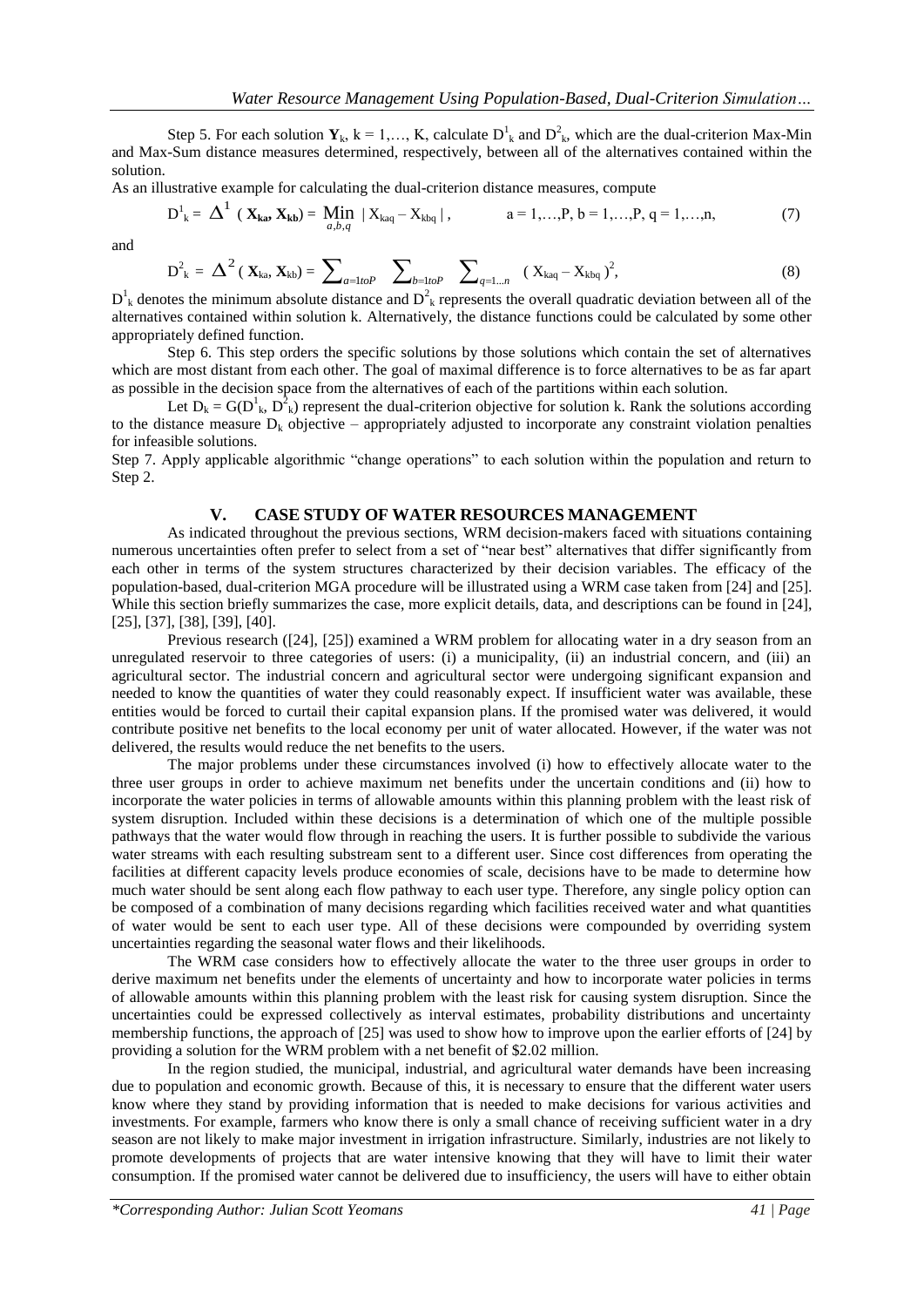water from more expensive alternate sources or curtail their development plans. For example, municipal residents may have to curtail watering of lawns, industries may have to reduce production levels or increase water recycling rates, and farmers may not be able to conduct irrigation as planned. These impacts will result in increased costs or decreased benefits in relation to the regional development. It is thus desired that the available water be effectively allocated to minimize any associated penalties. Thus, the problem can be formulated as maximizing the expected value of the net system benefits. Based upon the local water management policies, a quantity of water can be pre-defined for each user. If this quantity is delivered, it will result in net benefits; however, if not delivered, the system will then be subject to penalties.

The WRM authority is responsible for allocating water to each of the municipality, the industrial concerns, and the agricultural sector. As the quantity of stream flows from the reservoir are uncertain, the problem is formulated as a stochastic programming problem. This stochastic programming model can account for the uncertainties in water availability. However, uncertainties may also exist in other parameters such as benefits, costs and water-allocation targets. In the formulation, penalties are imposed when policies that have

been expressed as targets are violated. Also, within the model, any uncertain parameter A is represented by *A* and its corresponding values are generated via probability distributions. To reflect all of these uncertainties, the

following stochastic programming model was constructed by [25]:  
\n
$$
Max f^{\pm} = \sum_{i=1}^{m} B_i^{\pm} W_i^{\pm} - \sum_{i=1}^{m} \sum_{j=1}^{n} p_j C_i^{\pm} S_{ij}^{\pm}
$$
\n(9)

$$
\sum_{i=1}^{m} \left( W_i^{\pm} - S_{ij}^{\pm} \right) \le q_j^{\pm} \qquad \forall j \tag{10}
$$

$$
S_{ij}^{\pm} \le W_i^{\pm} \le W_{i_{\max}}^{\pm} \qquad \qquad \forall i \tag{11}
$$

$$
S_{ij}^{\pm} \ge 0 \qquad \qquad \forall \ i, j \tag{12}
$$

In this formulation  $f^{\pm}$  represents the net system benefit (\$/m<sup>3</sup>) and  $B_i^{\pm}$  represents the net benefit to user i per m<sup>3</sup> of water allocated (\$).  $W_i^{\pm}$  is the fixed allocation amount (m<sup>3</sup>) for water that is promised to user i, while  $W^{\pm}_{i_{\text{max}}}$  is the maximum allowable amount (m<sup>3</sup>) that can be allocated to user i. The loss to user i per m<sup>3</sup> of water not delivered is given by  $C_i^{\pm}$ , where  $C_i > B_i$  (\$).  $S_{ij}^{\pm}$  corresponds to the shortage of water, which is the amount (m<sup>3</sup>) by which W<sub>i</sub> is not met when the seasonal flow is  $q_j$ .  $q_j^{\pm}$  is the amount (m<sup>3</sup>) of seasonal flow with  $p_i$  probability of occurrence under j flow level, where  $p_i$  provides the probability (%) of occurrence of flow level j. The variable i,  $i = 1, 2, 3$ , designates the water user, where  $i = 1$  for municipal, 2 for industrial, and 3 for agricultural. The value of j,  $j = 1, 2, 3$ , is used to delineate the flow level, where  $j = 1$  represents low flows, 2 represents medium flows, and 3 represents high flows. Finally, m is the total number of water users and n is the total number of flow levels.

WRM planners faced with difficult and controversial choices generally prefer to select from a set of near-optimal alternatives that differ significantly from each other in terms of their system structures. In order to create these alternative planning options for the WRM system, it would be possible to place extra target constraints into the original model which would force the generation of solutions that were different from their respective, initial optimal solutions. Suppose for example that five additional planning alternative options were created through the inclusion of a technical constraint on the objective function that decreased the total system benefits of the original model from 2% up to 10% in increments of 2%. By adding these incremental target constraints to the original SO model and sequentially resolving the problem 5 times, it would be possible to create a specific number of alternative policies for WRM planning.

However, to improve upon the process of running five separate additional instances of the computationally intensive SO algorithm to generate these solutions, the population-based, dual-criterion MGA procedure described in the previous section was run only once, thereby producing the 5 additional alternatives shown in Table 1. The table shows the overall system benefits for the 5 maximally different options generated. Given the performance bounds established for the objective in each problem instance, the decision-makers can feel reassured by the stated performance for each of these options while also being aware that the perspectives provided by the set of dissimilar decision variable structures are as different from each other as is feasibly possible. Hence, if there are stakeholders with incompatible standpoints holding diametrically opposing viewpoints, the policy-makers can perform an assessment of these different options without being myopically constrained by a single overriding perspective based solely upon the objective value.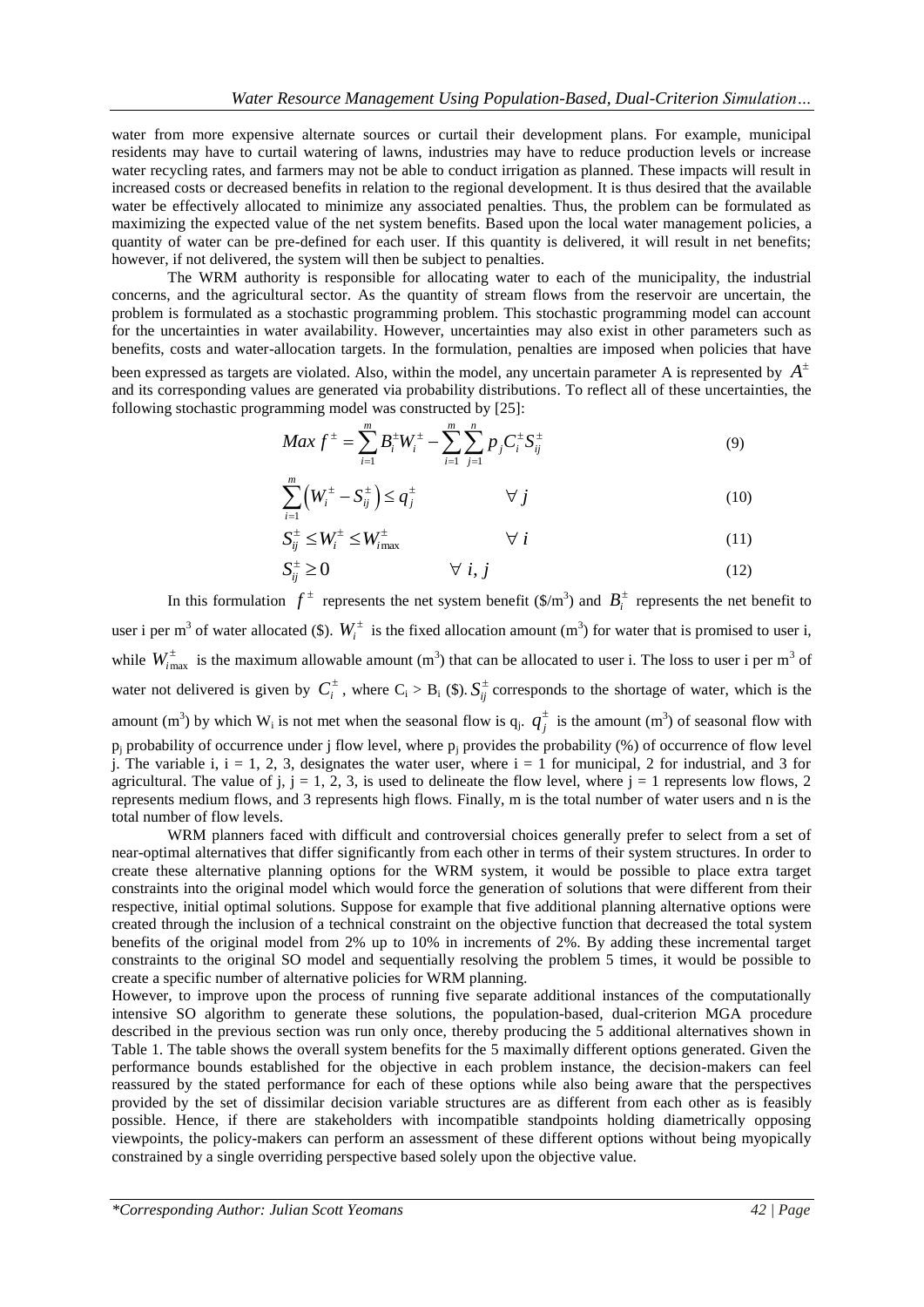| Water Resource Management Using Population-Based, Dual-Criterion Simulation |  |  |  |
|-----------------------------------------------------------------------------|--|--|--|
|-----------------------------------------------------------------------------|--|--|--|

| <b>Maximally Different Solutions</b> | WRM System Benefits<br>(\$ Millions) |
|--------------------------------------|--------------------------------------|
| <b>Best Solution Overall</b>         | 2.02                                 |
| <b>Best Solution Within 2%</b>       | 1.98                                 |
| <b>Best Solution Within 4%</b>       | 1.96                                 |
| Best Solution Within 6%              | 1.92                                 |
| <b>Best Solution Within 8%</b>       | 1.88                                 |
| <b>Best Solution Within 10%</b>      | 1.81                                 |

**Table 1** System Benefits (\$ Millions) for 6 Maximally Different Alternatives

The computational example highlights several important aspects with respect to the MGA technique: (i) Population-based algorithms can be effectively employed as the underlying optimization search procedure for SO routines; (ii) Population-based solution searches can simultaneously generate more good alternatives than planners would be able to create using other MGA approaches; (iii) By the design of the MGA algorithm, the alternatives generated are good for planning purposes since all of their structures are guaranteed to be as mutually and maximally different from each other as possible (i.e. these differences are not just simply different from the overall optimal solution as in an HSJ-style approach to MGA); (iv) The approach is very computationally efficient since it need only be run once to generate its entire set of multiple, good solution alternatives (i.e. to generate n maximally different solution alternatives, the MGA algorithm would need to be run exactly the same number of times that the FA would need to be run for function optimization purposes alone – namely once – irrespective of the value of n); and, (v) The best overall solutions produced by the MGA procedure will be identical to the best overall solutions that would be produced for function optimization purposes alone.

#### **VI. CONCLUSIONS**

WRM decision-making problems contain multifaceted performance requirements which inevitably include complicated, incongruent performance objectives and unquantifiable modelling features. These problems often possess incompatible design specifications which are difficult – if not impossible – to capture when the supporting decision models are formulated. Consequently, there are unmodelled problem components, generally not apparent during model construction, that can significantly influence the acceptability of any model's solutions. These competing and ambiguous components force WRM decision-makers to incorporate many conflicting requirements into their decision process prior to settling upon a final solution.

This paper has applied a population-based, dual-criterion MGA procedure to WRM. This computationally efficient MGA approach establishes how population-based algorithms can simultaneously construct entire sets of close-to-optimal, maximally different alternatives by exploiting the evolutionary characteristics of population-based solution algorithms. In this MGA role, the dual-criterion objective can efficiently generate the requisite set of dissimilar alternatives, with each generated solution providing an entirely different perspective to the problem. The max-sum objective criteria ensures that the distances between the alternatives created by this approach are good in general, while the max-min criteria ensures that the distances between the alternatives are good in the worst case. The absolute function has been considered, since its value provides a meaningful, physical interpretation to its measure of distance. Since population-based procedures can be applied to a wide range of problem types, the practicality of this dual-criterion MGA approach can be extended to wide array of "real world" environmental applications. Such extensions will be explored in future computational studies.

#### **REFERENCES**

- [1]. Brugnach, M., A. Tagg, F. Keil and W.J. De Lange, Uncertainty matters: computer models at the science-policy interface. Water Resources Management, 2007, 21: p. 1075-1090.
- [2]. Janssen, J.A.E.B., M.S. Krol, R.M.J. Schielen and A.Y. Hoekstra, The effect of modelling quantified expert knowledge and uncertainty information on model-based decision making. Environmental Science and Policy, 2010, 13(3): p. 229-238.
- [3]. Matthies, M., C. Giupponi and B. Ostendorf, Environmental decision support systems: Current issues, methods and tools. Environmental Modelling and Software, 2007, 22(2): p. 123-127.
- [4]. Mowrer, H.T., Uncertainty in natural resource decision support systems: Sources, interpretation, and importance. Computers and Electronics in Agriculture, 2000, 27(1-3): p. 139-154.
- [5]. Walker, W.E., P. Harremoes, J. Rotmans, J.P. Van der Sluis, M.B.A.P. Van Asselt, Janssen and M.P. Krayer von Krauss, Defining uncertainty – a conceptual basis for uncertainty management in model-based decision support. Integrated Assessment, 2003, 4(1): p. 5-17.
- [6]. Loughlin, D.H., S.R. Ranjithan, E.D. Brill and J.W. Baugh, Genetic algorithm approaches for addressing unmodelled objectives in optimization problems. Engineering Optimization, 2001, 33(5): p. 549-569.
- [7]. Yeomans, J.S. and Y. Gunalay, Simulation-optimization techniques for modelling to generate alternatives in waste management planning. Journal of Applied Operational Research, 2011, 3(1): p. 23-35.

*\*Corresponding Author: Julian Scott Yeomans*